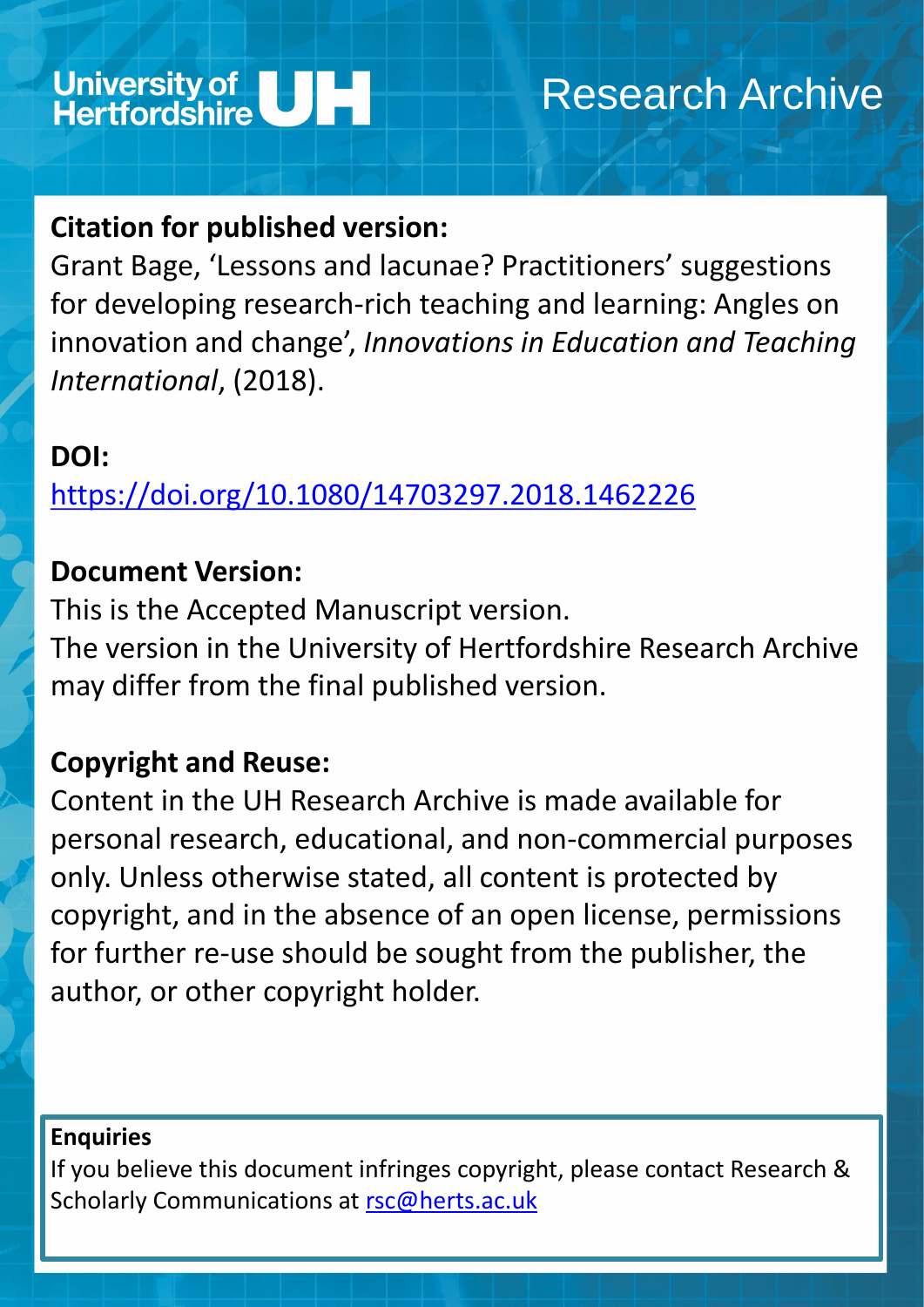### **Lessons and Lacunae? Practitioners' suggestions for developing research-rich teaching and learning: Angles on innovation and change**

### **Published online in** *Innovations in Education and Teaching International* **16 April 2018**

<https://doi.org/10.1080/14703297.2018.1462226>

#### Grant Bage

*School of Education, University of Hertfordshire, UK* **ORCID** *Grant Bage* **<http://orcid.org/0000-0002-1324-830X>**

#### **Abstract**

This article explores a universal issue in higher education: how in practice can we secure the most productive relationships between the research universities pursue and the education they provide? It opens by drawing from three recent international literature reviews summarising research on research-teaching links, sometimes termed a 'nexus'. It then proceeds inductively to analyse grounded empirical data from practitioners in an English post-1992 University. This data describes **what** participants think should change and **where**, to increase its amount and quality. To illuminate **how** things might change, the same data is then re-analysed deductively against six 'lessons learnt' from a 2012 review of literature examining the diffusion of innovative teaching and learning in higher education. Lessons are confirmed or lacunae pointed out, before the concluding discussion offers recommendations and observations for universities pursuing research-rich education.

**Keywords**: Research-teaching links; curriculum, learning and staff development; change management; innovation; literature review; leadership and management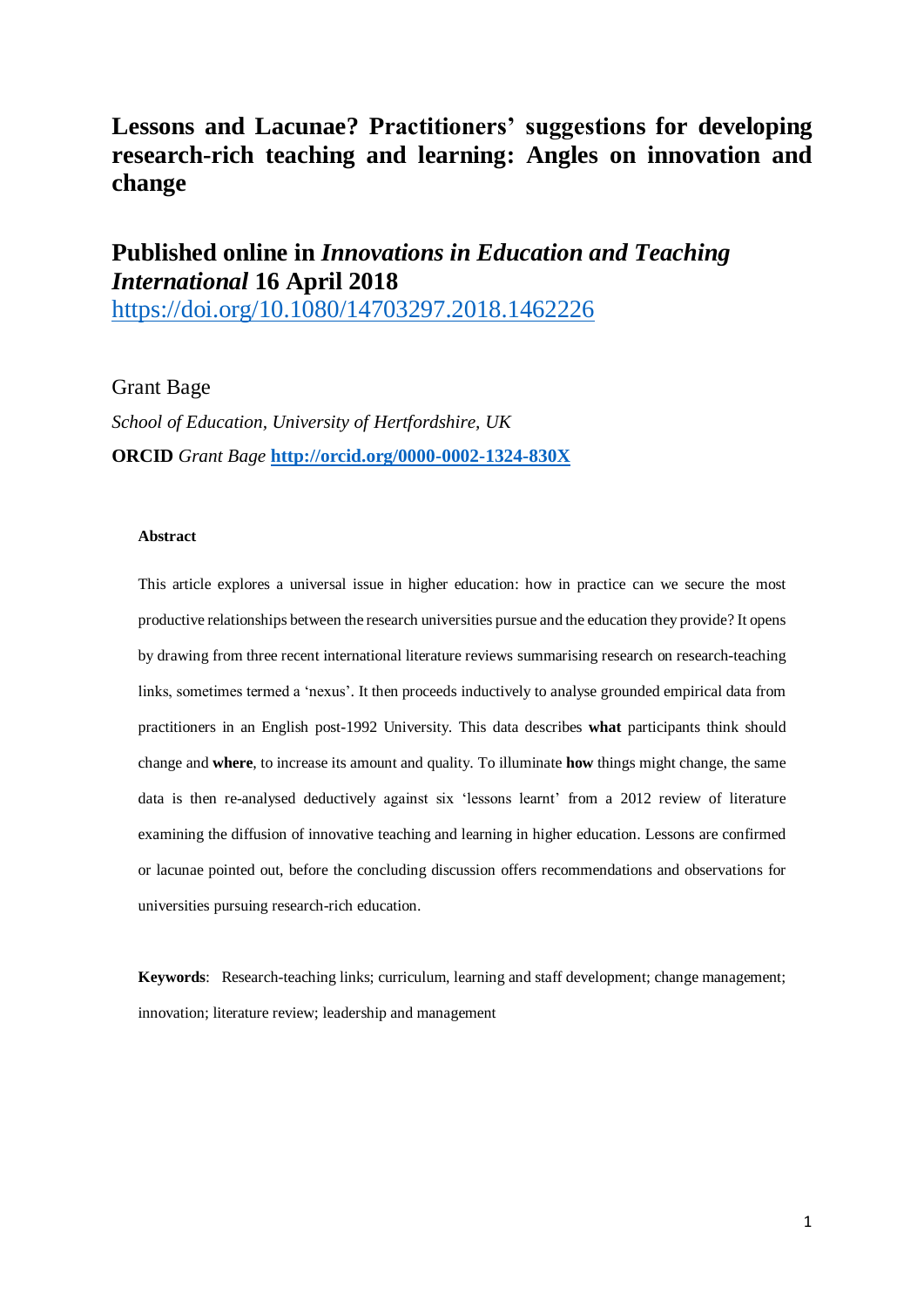#### **Local and international context**

This article's author holds a research fellowship investigating research-rich education in a post-1992 English University of approximately 25,000 students, currently positioned towards the middle of most higher education league tables. Although some of its ten Schools produce 'excellent' research as judged by the UK's research evaluation framework, the university sees itself as equally dedicated to teaching: it recruits students from markedly diverse ethnic and social backgrounds, who after graduation attain statistically excellent longitudinal career outcomes.

This research fellow's appointment at one level therefore embodies a fairly typical UK university's pragmatic attempt to develop fruitful relationships, between two key functions: improving education, whilst pursuing research. At another it reflects the ubiquitous, perennial nature of that challenge, as discussed in three recent and far-ranging literature reviews. These reviews all outline limited success for the multiple attempts theoretically to define, and practically to embed, research-teaching links. The widest review found:

No simple and consistent linkage between research and teaching … where such a link does exist, it may be found in varied and complex ways, and where it does not, it may require considerable efforts to generate and maintain. (Tight, 2016, p. 9)

For a second, Norwegian-based team's review 'literature in this area is inconclusive.' Individual academics typically assumed linkages yet 'multiple studies show no relationship.

For the research-teaching link, the evidence can be characterised as ambiguous.' (Elken & Wollscheid, 2016, pp. 7-8) Some research literature linking undergraduate learning to research 'similar to the literature on teaching and research', also displayed 'a normative assumption of value added, rather than deconstructing the mechanisms through which such value is added.' (p. 28)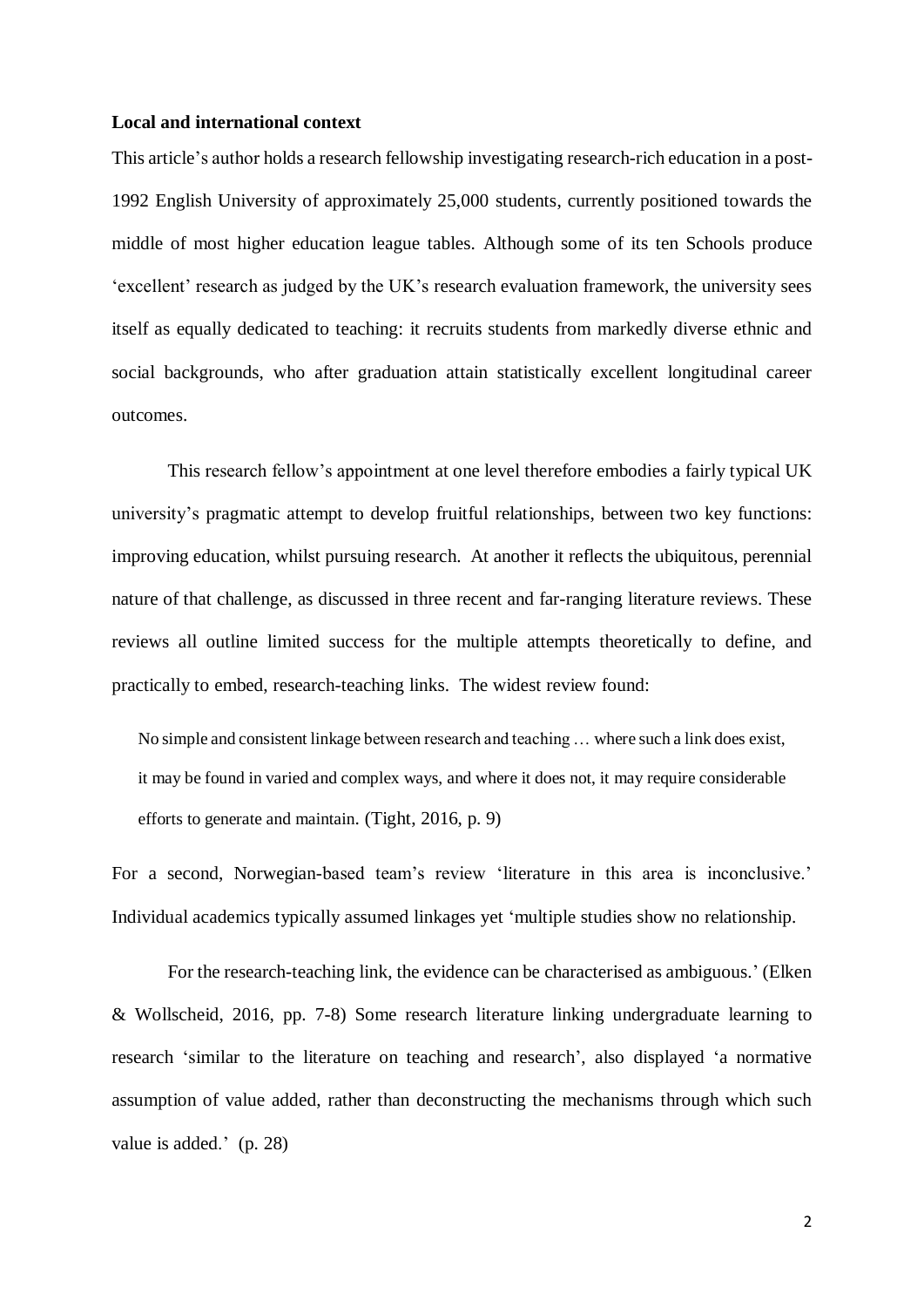Prime mechanisms for 'adding such value' are teaching and curriculum design. A third review acknowledged how recent research had established 'by extensive example the researchteaching link as a pedagogic choice', whilst critically observing that 'We have not yet conclusively, even contingently, answered the questions asked decades earlier, as to whether a research-teaching link is comprehensively both core and causal to higher education.' (Malcolm, 2014, p. 296) Although multiple recent 'mappings of practice' (p. 293 e.g. Healey & Jenkins, 2009) encouraged significant worthwhile change, the reviewer contended that a 'scientific demonstration of the link between *good* research and *good* teaching' appeared no closer in 2013 than 40 years earlier (Malcolm, p. 290).

Such literature reviews suggest erratic research progress into this 'most resilient and popular foundation stone of the higher education endeavour' (Tight, 2016, p. 2). Research difficulties in this field include terminological uncertainties and conceptual complexities, obscured by the apparent simplicity of terms like 'teaching' and 'research'; over-simplified divides between different methodologies used to investigate their relationship; differing starting values for higher education's aims; and the diverse nations, institutions, disciplines and cultures that explorations of productive higher educational research-teaching relationships must span, even to approach a 'scientific demonstration of the link' (Malcolm, 2014, p. 290).

Similarly generic obstacles hinder potential changes, in the practice of this relationship. For example in most European universities 'the patterns for organising education and research … differ from each other' (Elken & Wollscheid, 2016, p. 40; Fung, Besters-Dilger & van der Vaart, 2017, pp. 12-17). Universities typically value academics' research over teaching, as indicators through which to judge career advancement and institutional prestige (Fung et al, 2017; Gibbs 2014; Tight 2016). For individual academics attempting excellence in both 'the demands of research and teaching can be divergent rather than complementary' (Weller, 2016,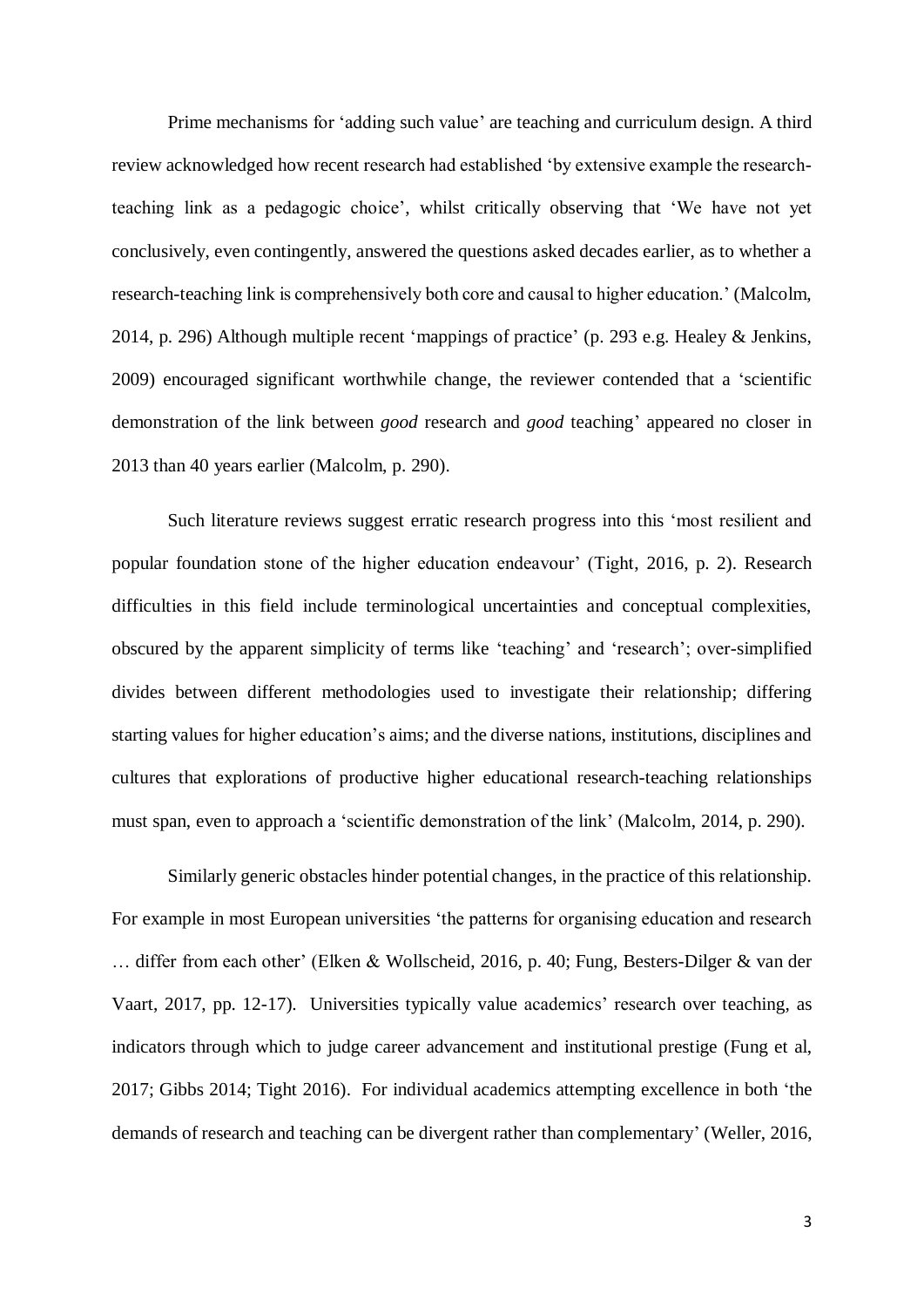p. 96). Research literature may have paid 'insufficient attention … to conflicts associated with linking the two activities' (Pan, Cotton & Murray, 2014, p. 3).

Studies of educational change in an Australian university (Brew & Mantai, 2017) and across three higher education institutions in New Zealand (Spronken-Smith, Walker, Batchelor, O'Steen & Angelo, 2011) articulated some broader constraints academics retrospectively experienced, whilst introducing more research and inquiry into undergraduates' learning. These included institutional and individual attitudes, cultures, leadership and management; lack of or misplaced resources; and students' and teachers' educational skills and mind sets. The empirical data in this article attempts something different, by looking forward: analysing 46 experienced higher educators' attempts prospectively to imagine future changes, to improve research-teaching-learning links.

Their suggestions were analysed into initial categories (Angle 1 below) then reanalysed using a literature review's lessons around higher educational change and 'the diffusion of innovative teaching and learning' (Smith, 2012; Angle 2 below). This re-analysis was designed to assist the author more objectively to contextualise this particular dataset; and perhaps better to resist 'emotional baggage associated with the research/teaching nexus appeals to traditions and myths, as well as the contemporary idealizations of what might be possible or desirable.' (Tight, 2016, p. 13) Such assistance is necessary not just because research-teaching relationships defy formulaic analysis: but because the integration of research and teaching 'cannot simply rest at the level of a few leading people changing their practice nor at attempts to proselytize new approaches to others. A key challenge for faculties and departments is how to move practice forward.' (Brew, 2006a, p. 20)

#### **The underlying empirical data**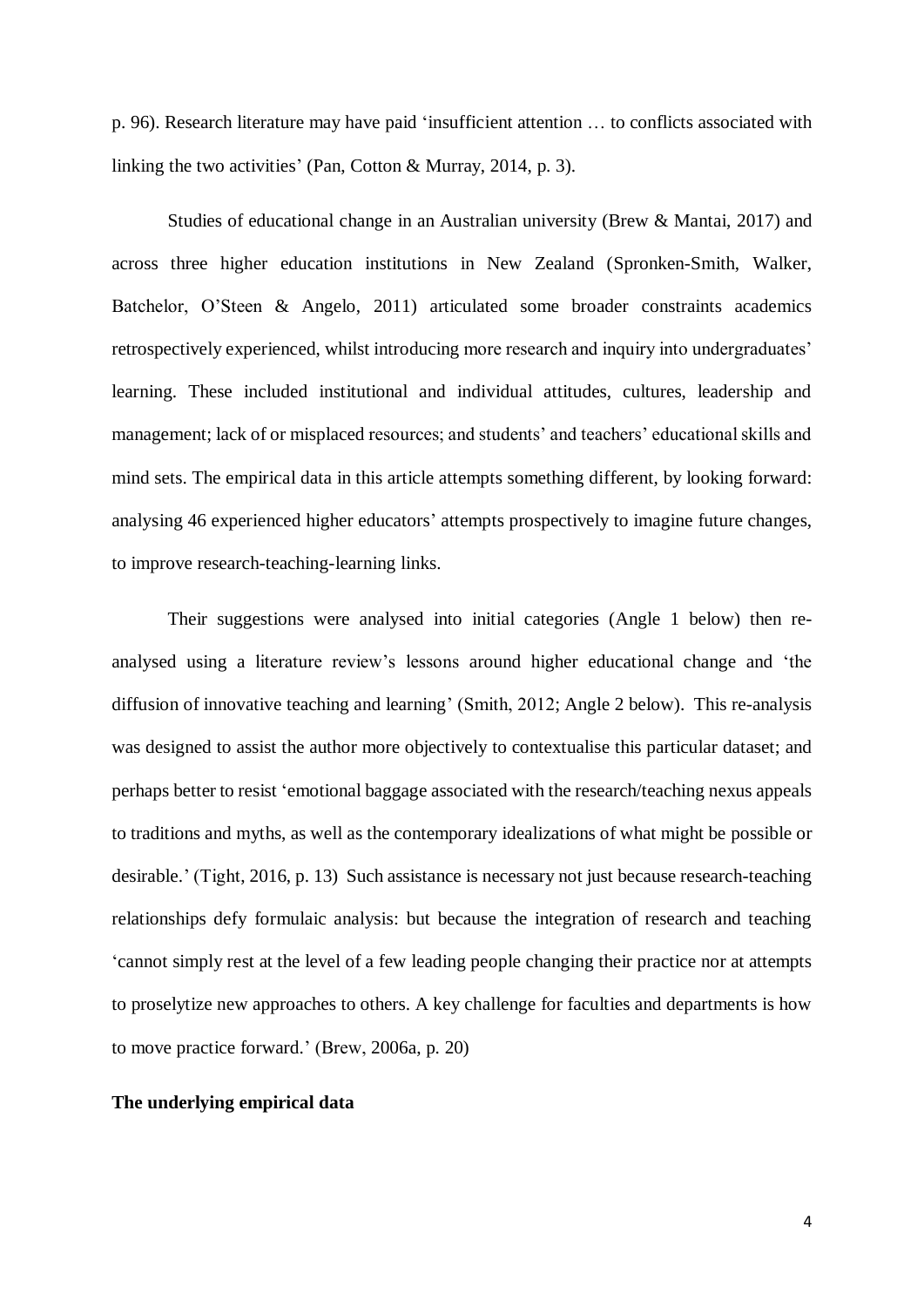A survey's participants were open-endedly asked 'drawing from your experience are there changes you can imagine that might increase the amount and quality of research rich and informed teaching and learning happening at our University?'

#### *Respondents' professional roles and backgrounds*

One hundred and fourteen permanent members of academic staff were invited to participate, as members of six different groups. These groups were targeted as likely to have broad educational experience to draw from, and to be interested in participation. This recruitment strategy worked and 51 (45%) responded.

*Group 1* was the 'educational research network' (ERN, 30 individuals, 59% of respondents). This recently-formed university-wide voluntary network shared interests in supporting, doing or learning from educational research. Members were mostly academic staff from across ten Schools and other business units, holding teaching and other roles including: professors, deans, department heads or deputies, managers, programme leaders, principal, senior and other lecturers, educational technology developers, information managers and researchers.

*Group 2* totalled 13 associate deans (of whom two were professors): four for academic quality assurance (ADAQA), five for learning and teaching (ADLT) and four for research (ADR). These pivotal academic leadership and management roles promote change and innovation within and across Schools.

*Group 3* comprised six 'learning and teaching specialists' (L&TS) from the university's academic development team; and two out of six university inter-disciplinary 'research theme champions' (RTCs).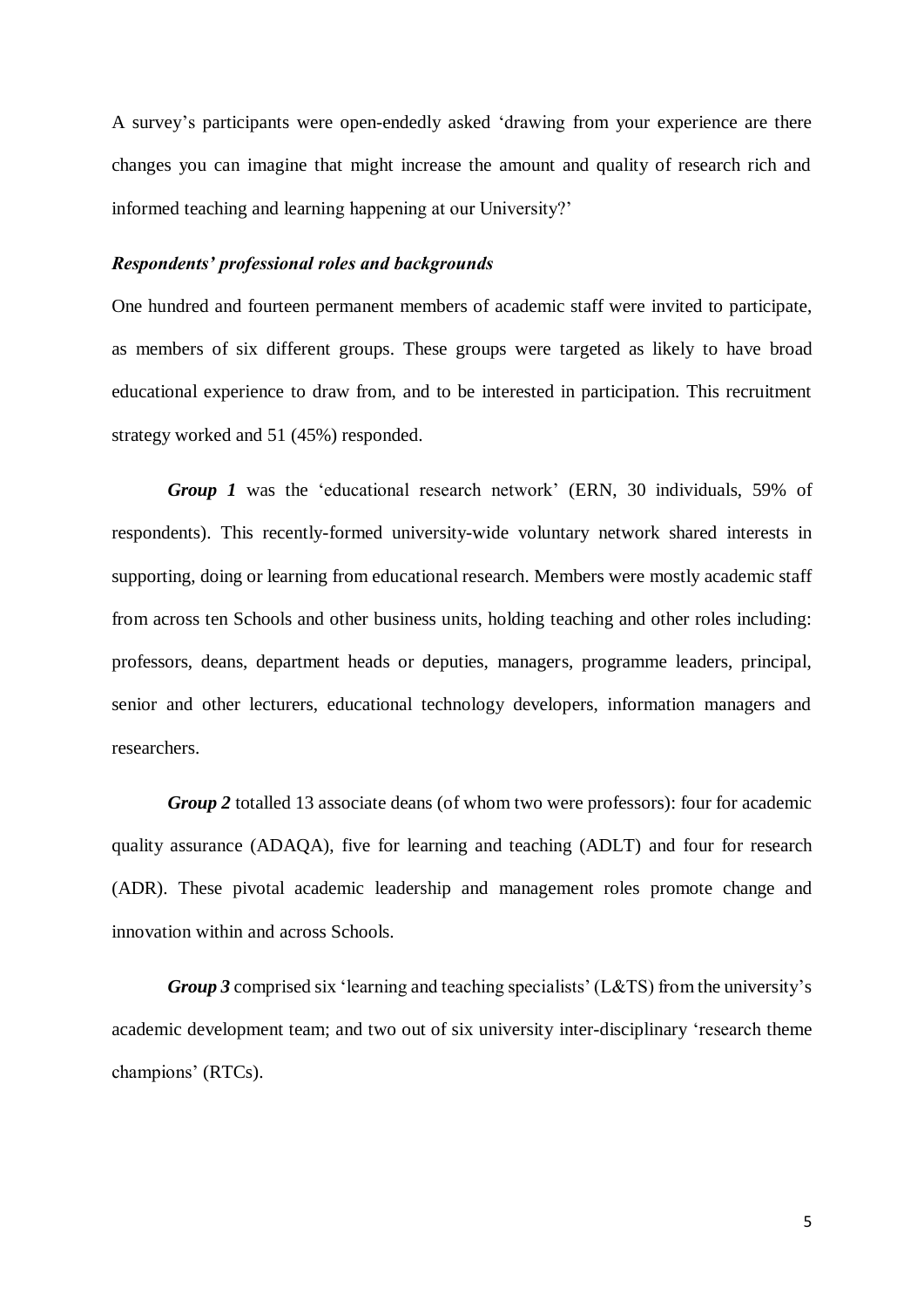Some underlying attitudes towards and experience of *research rich education's* potential, were tested by posing three closed introductory questions. Their answers placed each respondent on a five point scale of self-perception measuring:

- 1. **Enthusiasm for linking teaching and research**: 61% described themselves as 'extremely enthusiastic' and 33% as 'very enthusiastic', with only 6% self-identifying as 'moderately or slightly enthusiastic'. Nobody reported feeling 'not at all enthusiastic'.
- 2. **Experience of linking teaching and research**: 64% perceived themselves as 'very' or 'extremely experienced' and another 24% as 'moderately experienced'. The remaining 12% were 'slightly experienced'. Nobody identified as 'not at all experienced'.
- 3. The extent to which participants agreed with the statement **'Undergraduates and trainee professionals need more opportunities to learn about and through research'**: 70% 'strongly agreed', 20% 'agreed', 8% were 'undecided' and 2% 'disagreed or strongly disagreed'.

#### **Methodological approach and data analysis**

Over four decades ago Stenhouse offered a working definition of educational research as 'systematic inquiry made public' (1978, p.1). His vision was for teachers to approach:

Educational action as hypothetical and experimental. Researchers on this view should disseminate to teachers a scepticism about research results and theories and hence a disposition to test them … Research guides action by generating action research. (pp. 10-11)

The pragmatic philosopher and educational advocate John Dewey foreshadowed such thinking four decades before Stenhouse (e.g. Harkavy & Puckett, 2014, pp. 253-7). 'For Dewey in particular, inquiry is a way of life – it is our way of being in the world.' (Stark, 2014, p. 89)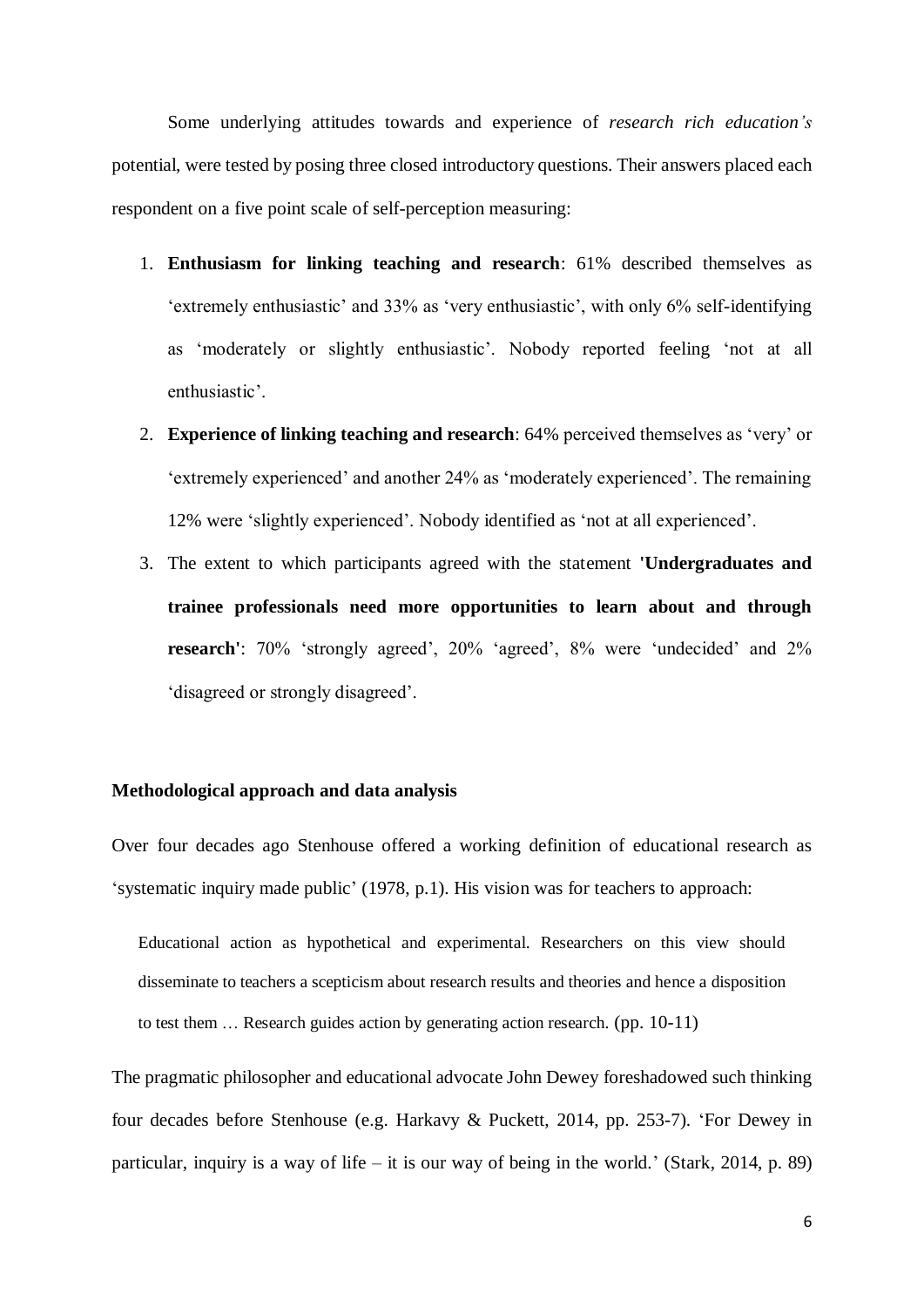Inquiring, pragmatic scepticism seemed a useful methodological foundation for this project; particularly given its brief to investigate educational uses of research and inquiry, with university academics themselves undertaking heterogeneous, multi-disciplinary research. Another foundation resembled Dewey's hope of communal 'improvement … created by the active engagement of reflective citizens' (p. 91). The notion that faculty-student partnerships form a cornerstone of 'bringing research and teaching together' (Brew, 2006b, p. 21) is both attractive, and needs testing. Staff-student partnership-led approaches are already being explored in the researcher's institution (Dickerson, Jarvis & Stockwell, 2016). The research in this article could be viewed as accompanying that 'through a process of acting and observing in the research site, and then evaluating and making sense of the results towards a given goal.' (Stark, 2014, p. 89) Indeed 'given goals' emerged, from colleagues' data below.

#### **Angle 1: What might change, and where?**

The data imagined changes better to link research, teaching and learning, offered by 46 experienced practitioners and educators. Twenty-eight answers appeared composite; the other 18 contained 2-5 different suggestions. Through iterative sifting those 18 answers were subdivided into 54 different statements, then added back to the 28 composite statements. The collected 82 statements, unedited and in their original wording, were then iteratively classified and re-classified using an analytically inductive approach (Preissle, 2008, pp. 15-16) to create emergent thematic categories. This process resembled 'open coding' in grounded theory (e.g. Thornberg & Charmaz, 2012, pp.44-45) or 'coding' in thematic analysis (e.g. Winston, 2012, p. 129). Five categories emerged, some with sub-categories, as summarised in Table 1.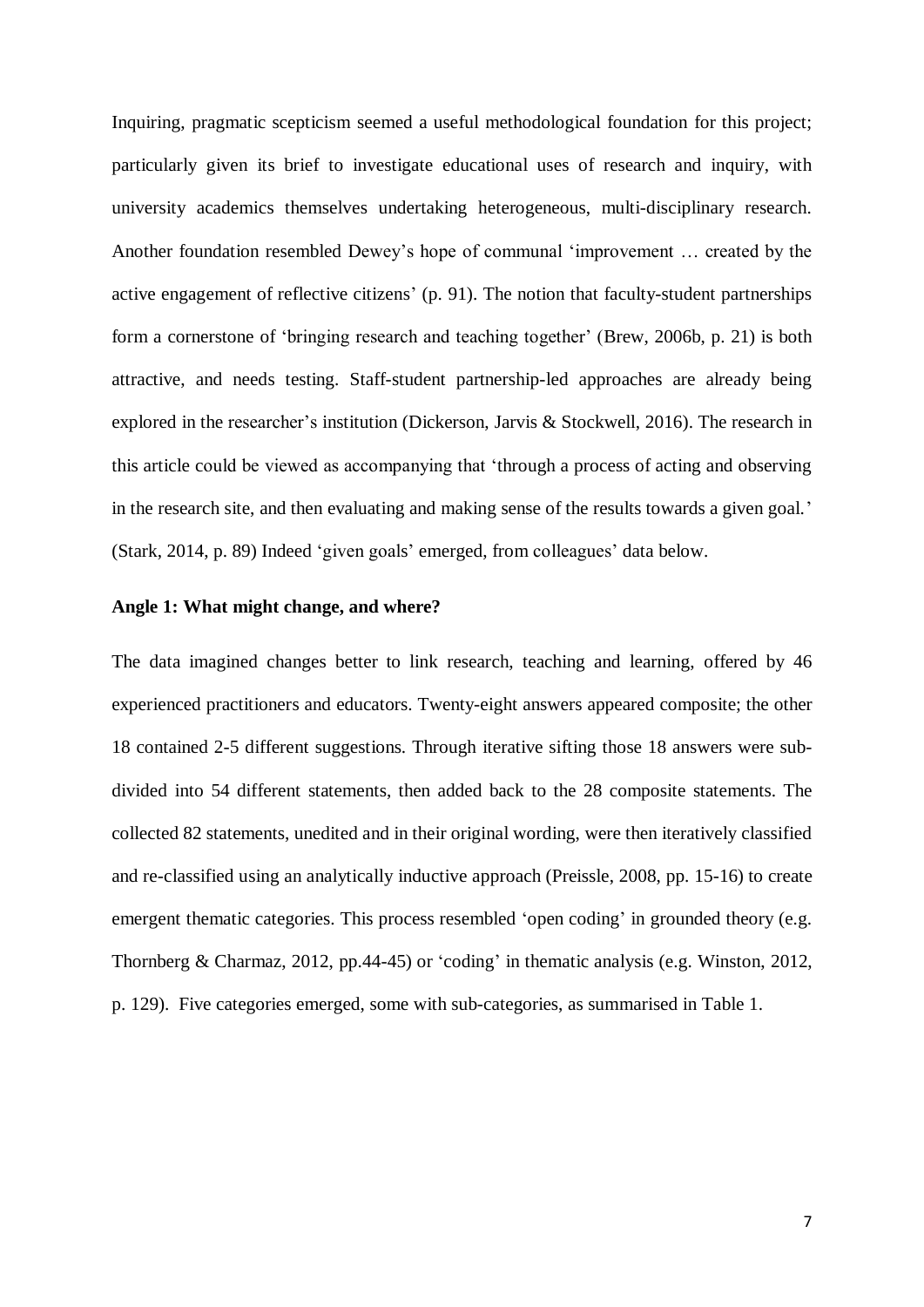

**Table 1: ANGLE 1: What might change, and where? Data categorised inductively**

*Category 1's educational changes* contained 37 statements, sub-divided with examples below:

- Assessment (3) *'different thinking about the curriculum and assessment'* (ERN8)
- Curriculum (13) *'development of research and inquiry skills over the lifetime of a programme'* (ERN21)
- Students (10) '*we need to prepare students during their first semester to appreciate the value that research can bring to all levels of work including their assignments'*  (ERN16)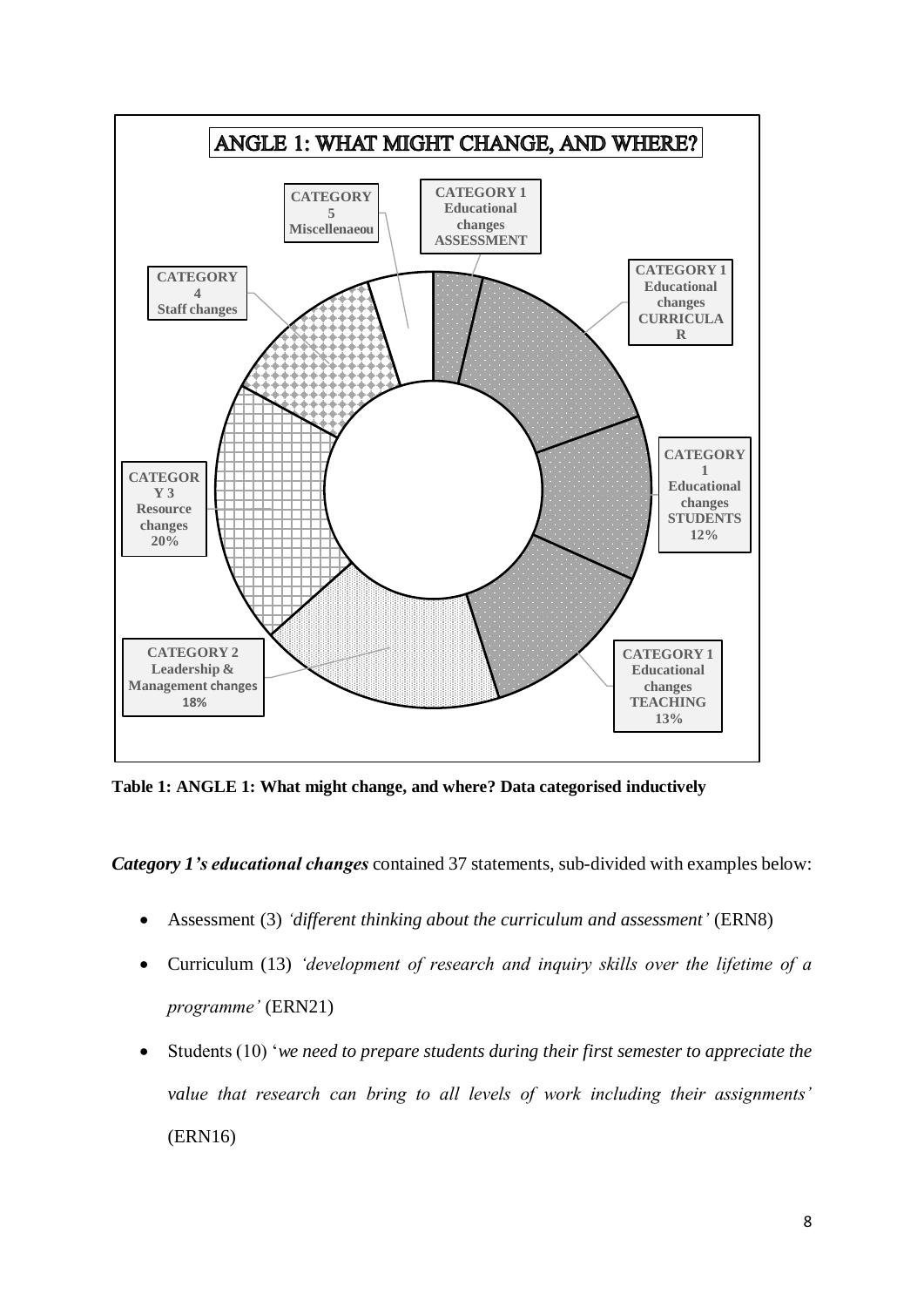Teaching (11) *'possibly clearer outcomes in teaching and more focus on the process and benefits of research itself as opposed to it being a means to an end*' (ERN14)

*Category 2 management and leadership* contained 15 statements such as:

 'w*e need to secure a commitment to this and create a more research rich and informed teaching culture'* (ERN30)

*Category 3 resources* contained 16 statements, sometimes associated with changes imagined in the previous category:

- *'hire research active staff with appropriate qualifications e.g. at doctoral level, or qualified professionals for professional degrees'* (ADR2)
- *'In my view the best research institutions do not have researchers weighed down with heavy teaching loads'* (ERN5)

*Category 4 staff knowledge and development* contained 10 statements for example:

- *'a focus on exploring own practice and educational issues in pairs or groups'*  (ADLT4)
- *'the envisaged plan for ongoing professional teacher development will help'* (L&TS3)

*Category 5 miscellaneous* comprised 4 statements:

 '*As I am not familiar enough with teaching practices I don't think I am able to answer this question'* (ERN29)

Although 78 of the 82 statements offered specific and often concrete changes many also, and without being asked, suggested how such changes might happen. Several analytic attempts systematically to categorise or summarise those change process suggestions, by further inductive analysis, proved fruitless. To break that impasse deductive analysis was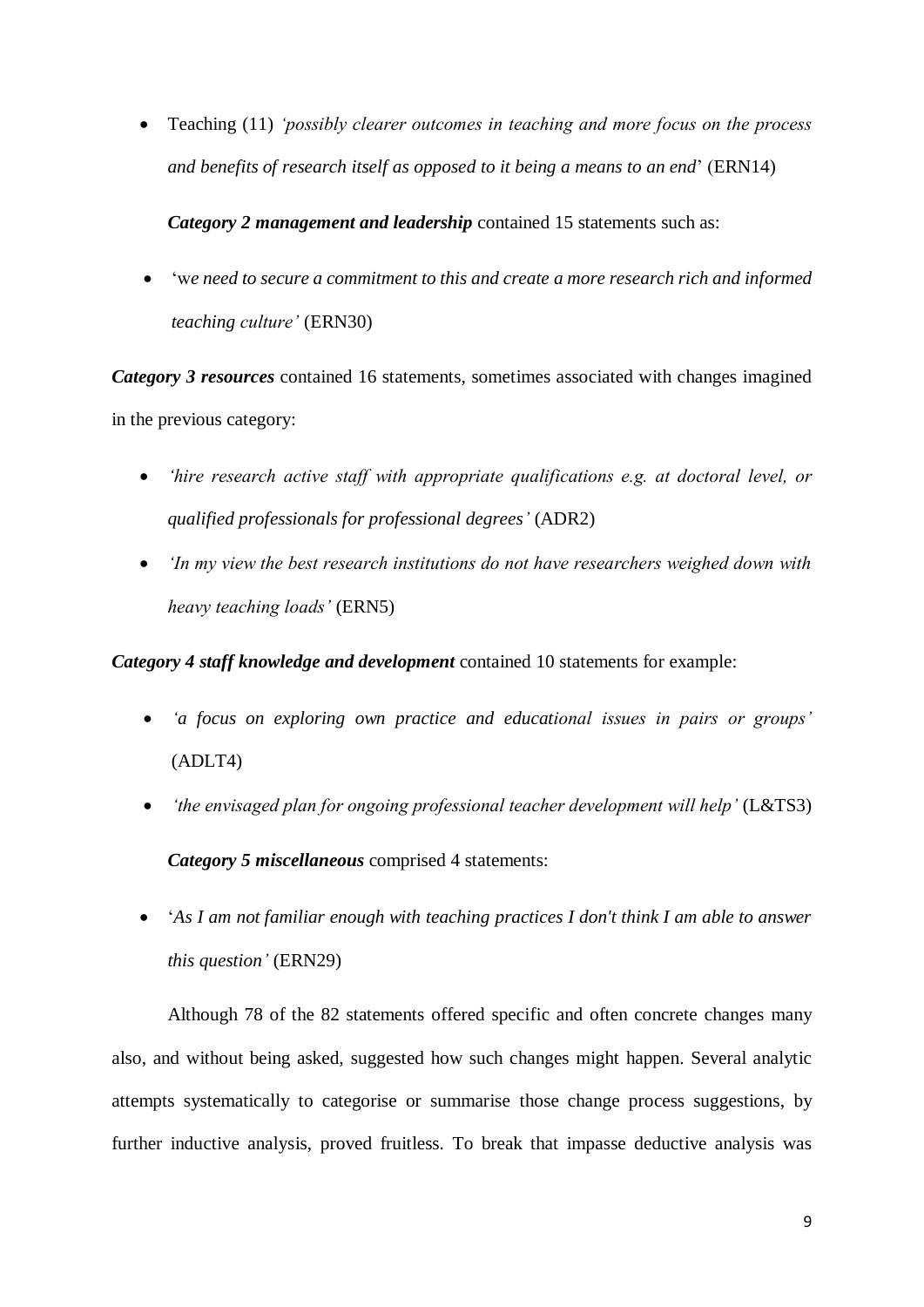therefore attempted, through the experimental application of an external conceptual framework derived from a recent literature review around innovation in higher education.

#### **Angle 2: How might changes happen?**

The survey's question about imagined changes, although requesting responses *'drawing from their experience'* was deliberately descriptive and avoided asking participants how changes might happen. Angle 1 classified that data. Angle 2 on the other hand, prompted by many statements' unsolicited references to change processes, explored what those participants added about *how* changes could occur. This process started by *deductively* sorting the same 82 statements, from 46 participants, through the experimental application of six external 'lessons learnt' about change. These lessons derived from a literature review of 89 academic papers analysing the diffusion of innovative teaching and learning in higher education (Smith, 2012).

For individual data the categorisation process matched analysis in Angle1 (see p. 8): heuristic and iterative sifting, classifying and reclassifying, testing the extent to which a congruent fit could be achieved between individuals' statements and the six imported categories. This process, akin to template analysis (Brooks & King, 2012) resulted in:

- Fifty-five statements (68%) fitting one of Smith's six existing 'lessons learnt'.
- Forty-five of these (55% of the overall total) actively introduced notions of how change might happen, rather than merely describing what might change (Lessons 1-6 below).
- Seven statements (8%) did the same, whilst introducing change elements not obvious in Smith's six categories (Lacunae 1 and 2 below).
- Sixteen statements (19%) simply described 'an imagined change' without reference to processes through which change might happen (Lacuna 3 below).
- Four statements (5% as in Angle 1) persisted as miscellaneous.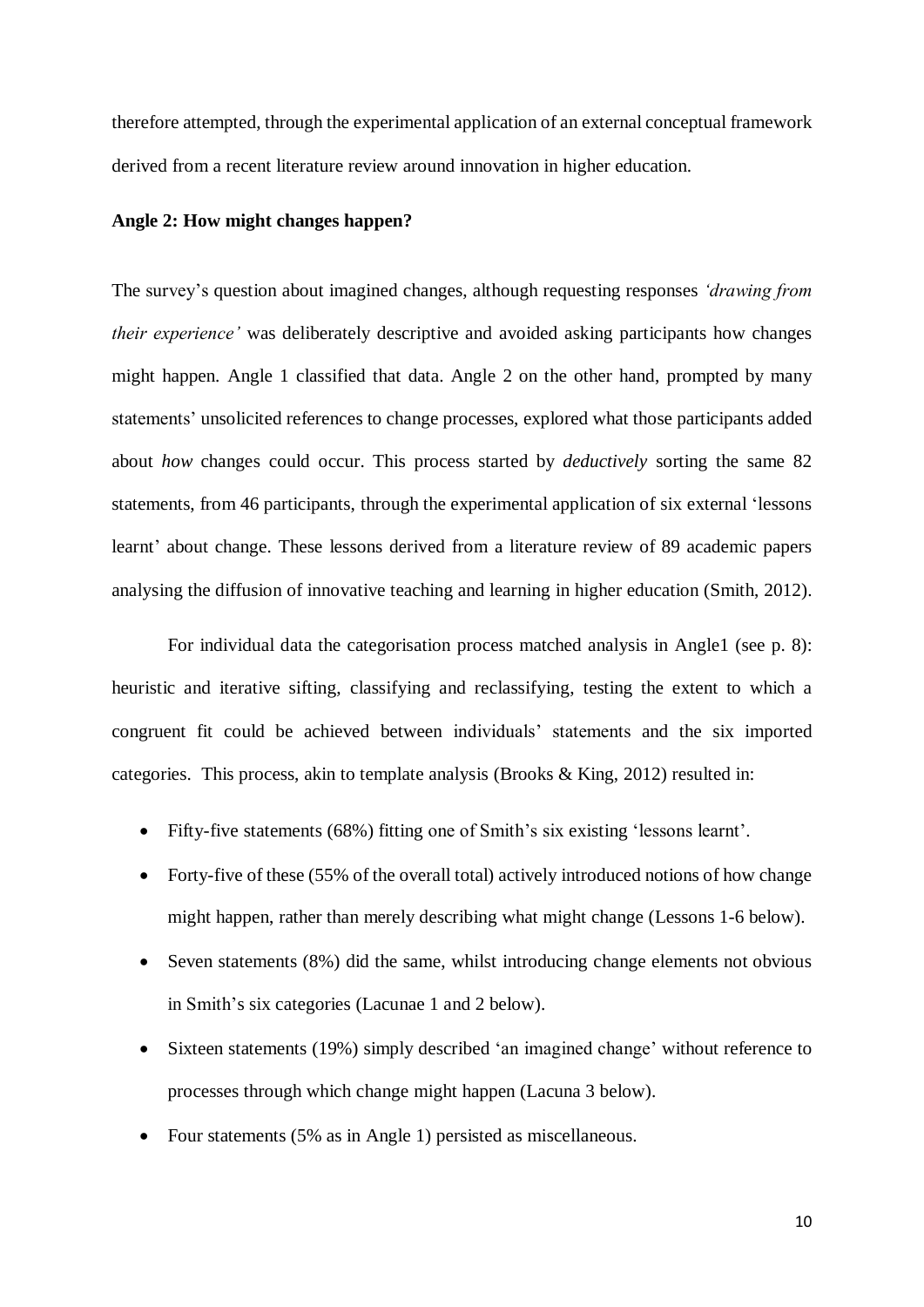

**Table 2: ANGLE 2: How might changes happen? Data categorised deductively using 'six lessons learnt' (Smith, 2012)** 

#### *Illustrative examples lessons 1-6*

Numerous statements reflected Smith's (2012) 'Lesson 1 Senior staff need to support an innovation for it to spread effectively.' Visionary senior leadership underpins, for example, encouraging staff to *'think innovatively about alternative forms of assessment'* (L&TS1) or consider *'a whole new approach to curriculum … no modules - programme based'* (ERN17). Only senior staff perhaps can bring about strategic policies for 'e*nhanced recognition and reward for research rich teaching'* (ERN19)*,* to secure '*more recognition for pedagogic*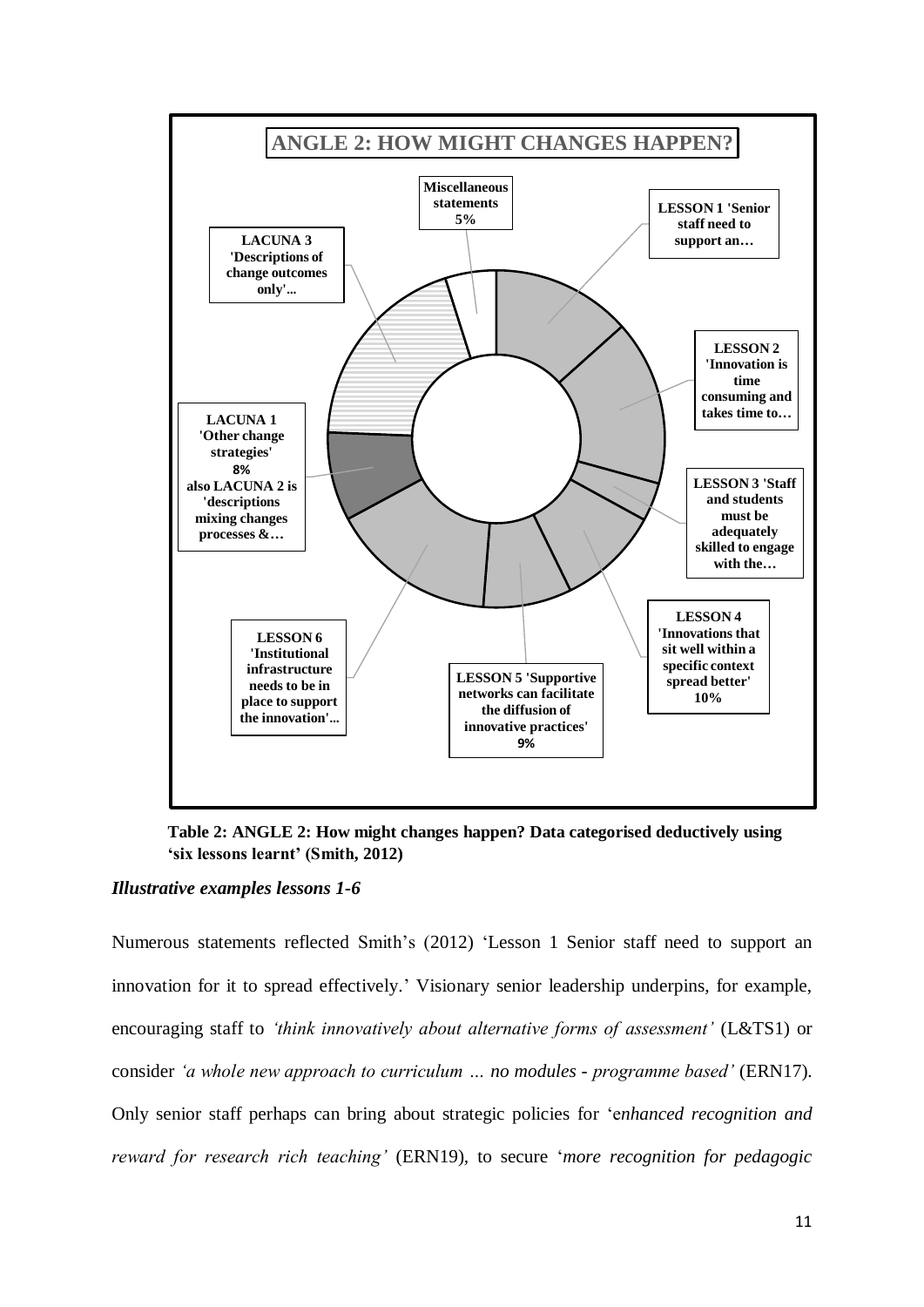*research'* (ERN21) or maintain *'an upward trajectory in staff being PhD qualified and research active'* (ADR1).

'Lesson 2 Innovation is time consuming and takes time to embed' was also mirrored in many statements. Participants considered time as central to increasing lecturers' research by for example: '*enabling staff with time to develop their own research interests'* (ADR4), *'more time for staff to engage in research that they subsequently teach'* (ERN21), requesting a *'reduced teaching workload' (ERN4)* or *'sadly … less teaching to allow space for the research'*  (ADAQA1).

The boundaries between Lessons 3-5 were less distinct, both in the literature review and also when applied to individual pieces of data from this study. Into 'Lesson 3 Staff and students must be adequately skilled to engage with the innovative practice' were allocated *'increasing teacher confidence seems to me important'* (ERN2) and *'CPD opportunities to support staff new to academia/ECRs in implementing research rich teaching'* (ADLT1). Into 'Lesson Learnt 4 Innovations that sit well within a specific context spread better' were allocated *'undergraduate research conferences'* (L&TS5), *'exciting case studies which demonstrate clear benefits and outcomes to students'* (ERN27) and *'distribution of a range of exemplars'* (ADLT2). Yet all three could have as easily been placed in Lesson 3 above, or possibly Lesson 5 below.

Examples of 'Lesson 5 Supportive networks can facilitate the diffusion of innovative practices' included *'enabling more collaborative participation across areas of expertise in module design and assessment would help increase opportunities to [test] evaluate impact of this further'* (ERN1) and *'initial teacher education could use a team approach here'* (ERN26). The literature review specifically mentioned 'having local champions' (Smith, 2012, p. 177),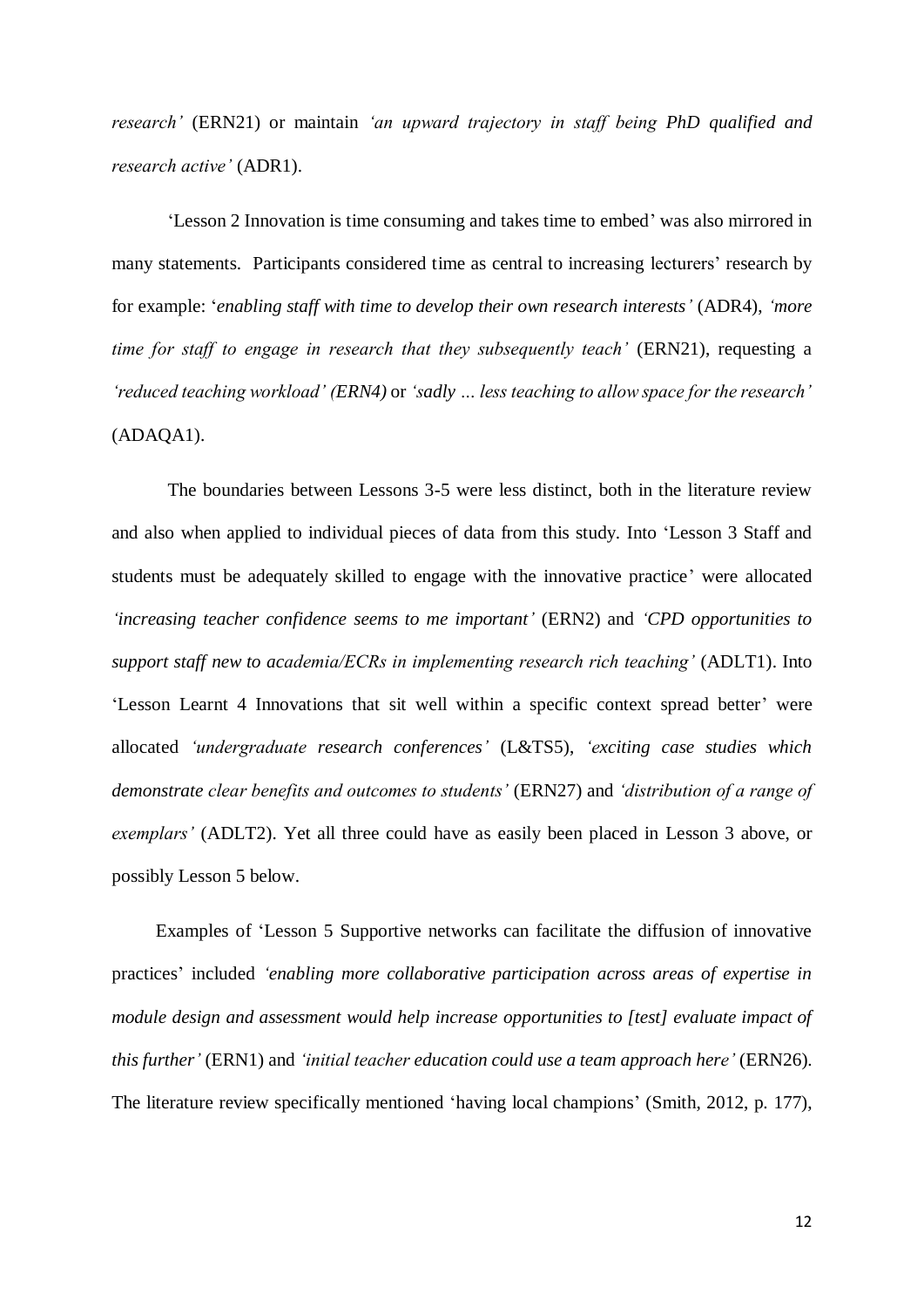reflected in the suggestion of a *'champion in each School to raise awareness and expertise in an appropriate way for each discipline'* (ERN10).

 Many individual data could more confidently be grouped under 'Lesson 6 Institutional infrastructure needs to be in place to support the innovation.' These included *'the university developing an environment, buildings, spaces that show commitment to research'* (ADR3), *'increasing the number of teaching assistants to reduce teaching load of lecturers'* (ERN25) and *'support for early career researchers'* (ERN22). A sub-heading suggested by the literature reviewer was 'communication' (Smith 2012, 178), against which these data were placed: *'promotion of research to students as part of recruitment, open days and via the students union'* (ADLT5) and *'academic developers need to engage more with staff in terms of research rich and informed teaching'* (ERN30).

Table 2 and the textual examples of categorisation above, suggest that most (68%) of empirical statements seemed clearly to match at least one the six 'lessons from literature'; and many could have been allocated to several. What else does Analysis 2 of the dataset suggest may have been missing, either from where the researcher started his empirical analysis, or the reviewer concluded her overview?

#### **Possible lacunae in this data**

#### *Lacuna 1 - Other change strategies*

Seven statements in the empirical data described change strategies not easily visible in Smith's 2012 literature review, which are nevertheless potentially powerful tools through which to promote research-teaching-learning links. Three themes emerged:

*Curriculum design. 'Yes curriculum design key in driving research rich and informed teaching agenda by supporting student development in this area from first semester'* (ERN 12)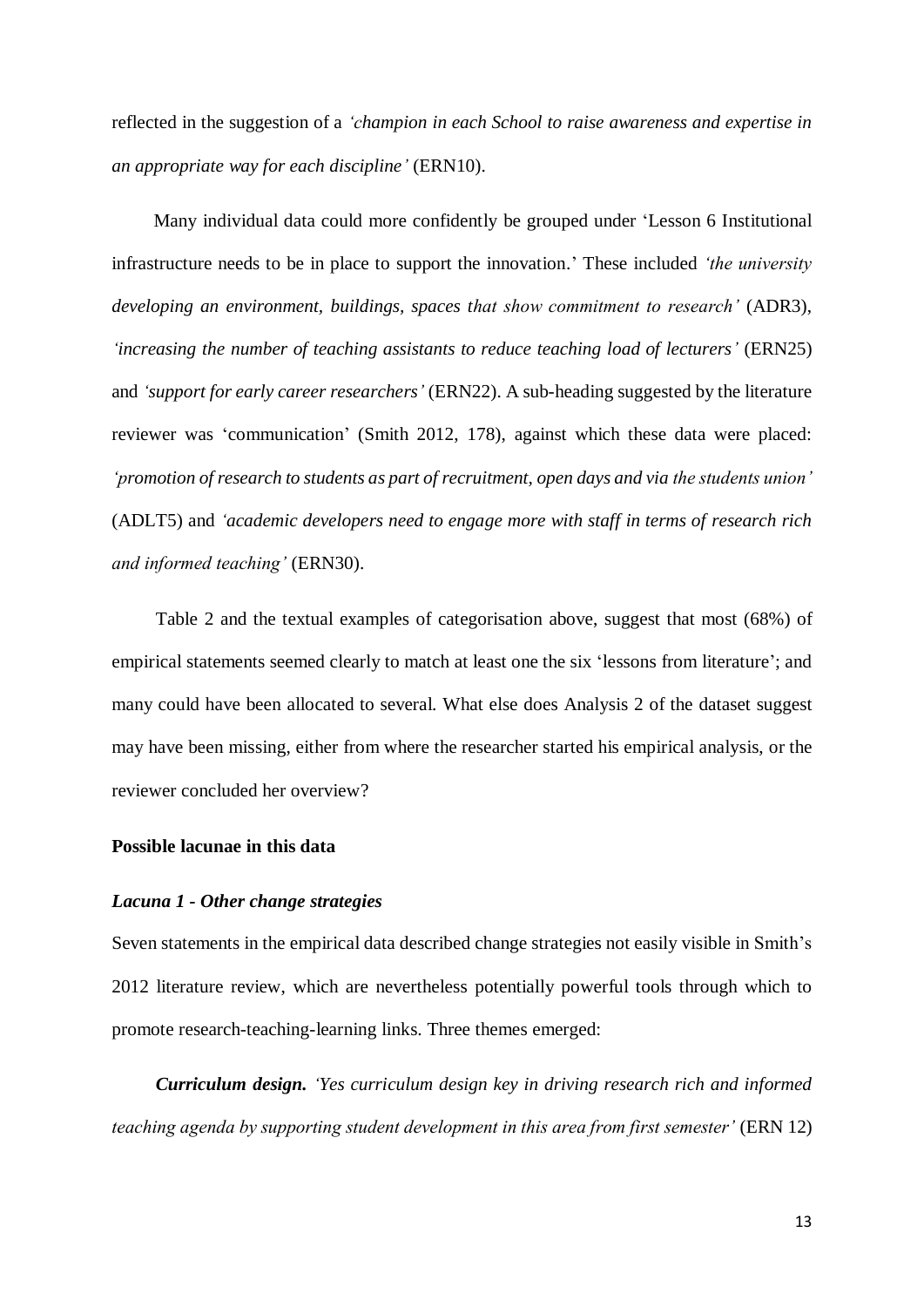or *'Adoption of integrated resources into VLE, embedding information type literacies into the curriculum'* (ERN6).

*Creative use of existing resources. 'As a community we need to think creatively about how these ideas can be scaled up to large groups'* (ADLT3) and '*We need to review our current practices. We ought to explore* this *more at programme review and validation and in peer review'* (ERN30) and *'Utilising researchers more fully in master classes or more guest lectures'* (ADR4).

*Creating or responding to demand. 'Student demand for it'* (L&TS2) and *'Something of a self-fulfilling prophecy perhaps … particularly for students it is a culture change, and the more they experience it the more they will engage'* (ERN14).

#### *Lacuna 2 - Descriptions mixing change processes and products*

The phenomenon underpinning a second lacuna has been referred to previously and was the researcher's responsibility. When statements allocated to Lessons 1-6 and Lacuna 1 above were combined, simultaneous with describing imagined changes 68% offered (unprompted) comments on processes of change. The researcher had (in retrospect) imported into his research and data an unexamined, false assumption: that when asked to 'imagine changes', respondents would more readily describe products than processes. His simplifying error perhaps mirrored others in the wider research literature on change, which itself:

Over-simplifies a complex and multi-faceted process … into a generalisable 'set of techniques' … generalised guidance ignores the organisational and discipline specificity at the heart of higher education ... (suggesting) an overly rationalistic, mechanical view of organisational change. (Smith, 2012, p. 178)

Distinctions between describing and diffusing change may, for educators immersed in practice, feel arbitrary or even false.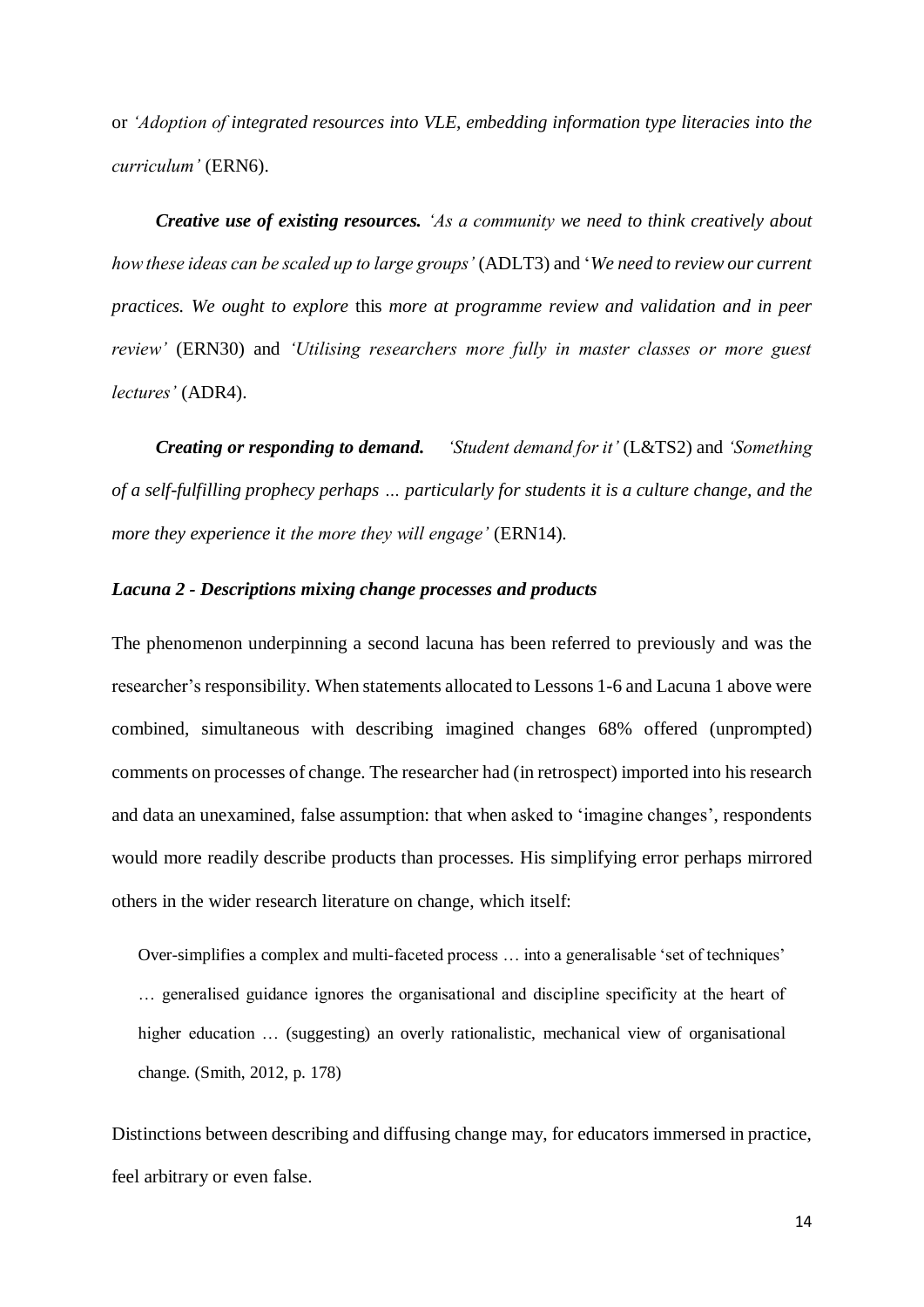#### *Lacuna 3 – Descriptions of change outcomes only*

At the other end of the spectrum lies a converse, third lacuna. At least 16 statements described, as requested, apparently beneficial concrete educational changes, without reference to enabling processes. Examples from this dataset included (with their originator and Angle 1 category in brackets):

- *'I would like to see less short answer exams across the school and more assessments that relate to an examination of evidence.'* (ADAQA3 – assessment)
- *'I wonder also whether we are starting research learning early enough in our courses.'*  (ERN2 – curriculum)
- *'More problem-based learning (or research-based learning).'* (L&TS5 curriculum)
- *'Better understanding of the research skills students already possess.'* (ERN21 teaching)
- *'Move away from 'traditional' teaching methods.'* (L&TS1 teaching)
- *'Activities that value intellectual challenge.'* (ADR3 teaching)

Might leaders of successful change need to take such descriptive change propositions equally as seriously, as the fuller arguments cited in Lacuna 2 above, or in the preceding Illustrative Examples Lessons 1-6?

#### **Concluding discussion**

#### *Four recommendations*

As expressed in both Angles 1 and 2, from the (generally) experienced and enthusiastic perspective of educators working in a not-untypical English university, four powerful processes of change were recommended better to link research, teaching and learning: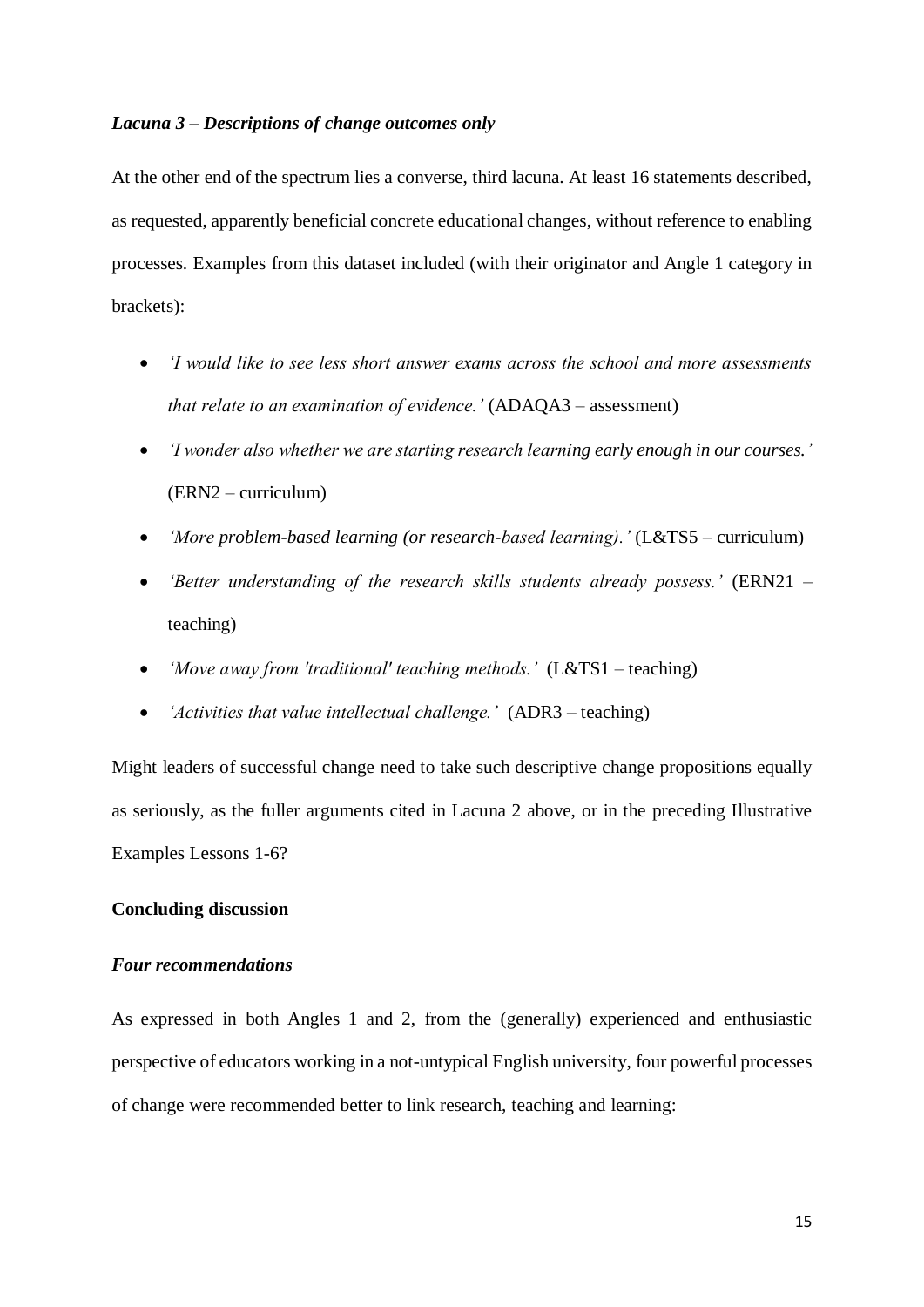*Curriculum development* was particularly favoured within the 45% of suggestions focused on educational change; sometimes featuring too alongside suggestions for how *teacher development* was essential to bring about research-rich teaching and learning: *'we need to look at the support we provide curricula developers'* (ERN 30)

*Teacher and staff development* could be helped by *'Imaginative and successful models of practice being shared and visible'* (L&TS3).

*Student involvement* could bring in allies or partners in change processes, encapsulated in a plea for *'shifting the culture of student and staff expectations'* (ERN13).

*Culture-changing leadership and management* making targeted *resource decisions*, was oft-cited: *'One key is more funding for research to include/require an effect upon teaching'* (ADR3) and *'Academic management ensuring that staff have time to think and reflect on the modules, teaching, and literature'* (ERN23).

In addition to such specific recommendations, four observations are offered below. These derive from both the particulars of the empirical data, and their analysis against wider research and development literature.

#### *Four observations*

Firstly, when trying to diffuse innovation **leaders in higher education should actively involve practitioners** in articulating potential change products and processes. Not doing so risks provoking unnecessary resistance, and is potentially wasteful of colleagues' creativity and experience. A recent study of large-scale change in higher education argued 'Projects that have successfully embedded and up-scaled have typically identified and engaged with potential adopters from the outset.' (Gannaway, Hinton, Berry & Moore, 2013, p. 416) As long advocated, both research and experience strongly suggest that change to strengthen teaching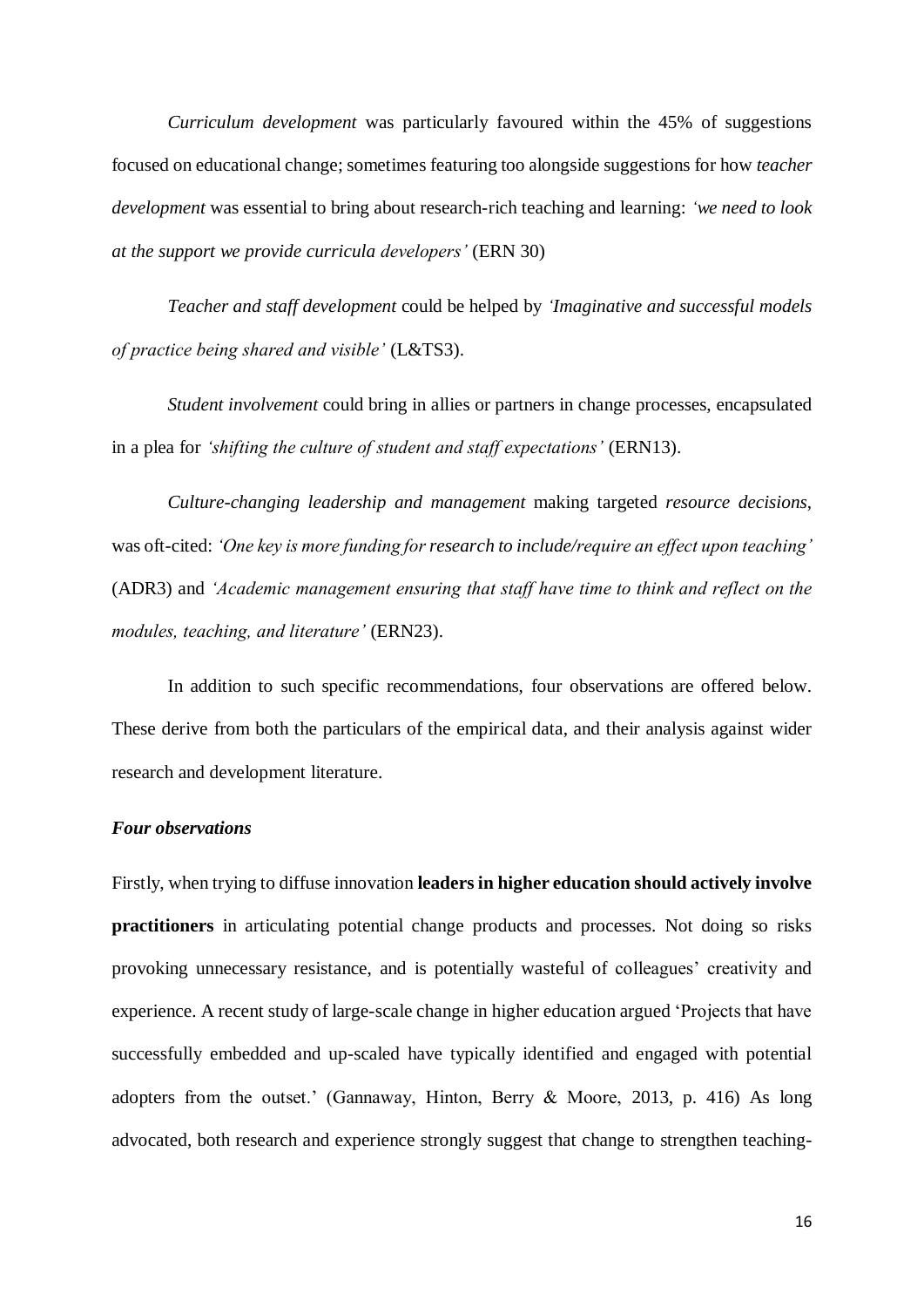research links should 'start from valuing how faculty see these issues' and 'recognise the particular contexts in which faculty are working.' (Healey & Jenkins, 2006, p.45)

A second counter-balancing observation acknowledges that **leaders and managers are pivotal to enabling innovation**. This article's empirical data and cited literature both suggest that successful change rests on key leaders inspiring others, or enabling colleagues to inspire each other, through visionary professional leadership and cultural change. Practitioners yearn for leaders who can create communal visions and follow them through into practical, everyday decisions that align ideals with for example: financial expenditure, time allocations, student and staff recruitment, retention and motivation, and crucially how teaching and learning are provided and evaluated. In a compelling, Canadian case study of change, a team of educational developers describe how (working with colleagues across boundaries) they developed common 'research-based principles' which served as a 'simple statement of the vision' and were 'essential for engaging multiple layers of the organisation' (Weston, Ferris & Finkelstein, 2017, p. 275). Change succeeded, they argue, because educational and organisational development were inspiringly and carefully aligned.

Thirdly, **generalisations always need testing** against local realties. Fung observes this in a curriculum context 'Ensuring that programmes of study are designed coherently can be a challenge, especially for institutions that use modularised systems … in which students can make very different study choices.' (2017, pp. 55-6) Meanwhile in research terms Angle 2 suggested that around two thirds of a group of local practitioners' statements about change, clearly mirrored themes from Smith's (2012) wide-ranging literature review. Yet Lacuna 1 locally surfaced three other, less visible ways to encourage and diffuse educational change. Lacuna 2 also suggested, contrary to prior assumptions, that in practitioner imaginings of change, processes and products can blur. Generalised policies or 'Lessons from theory' exist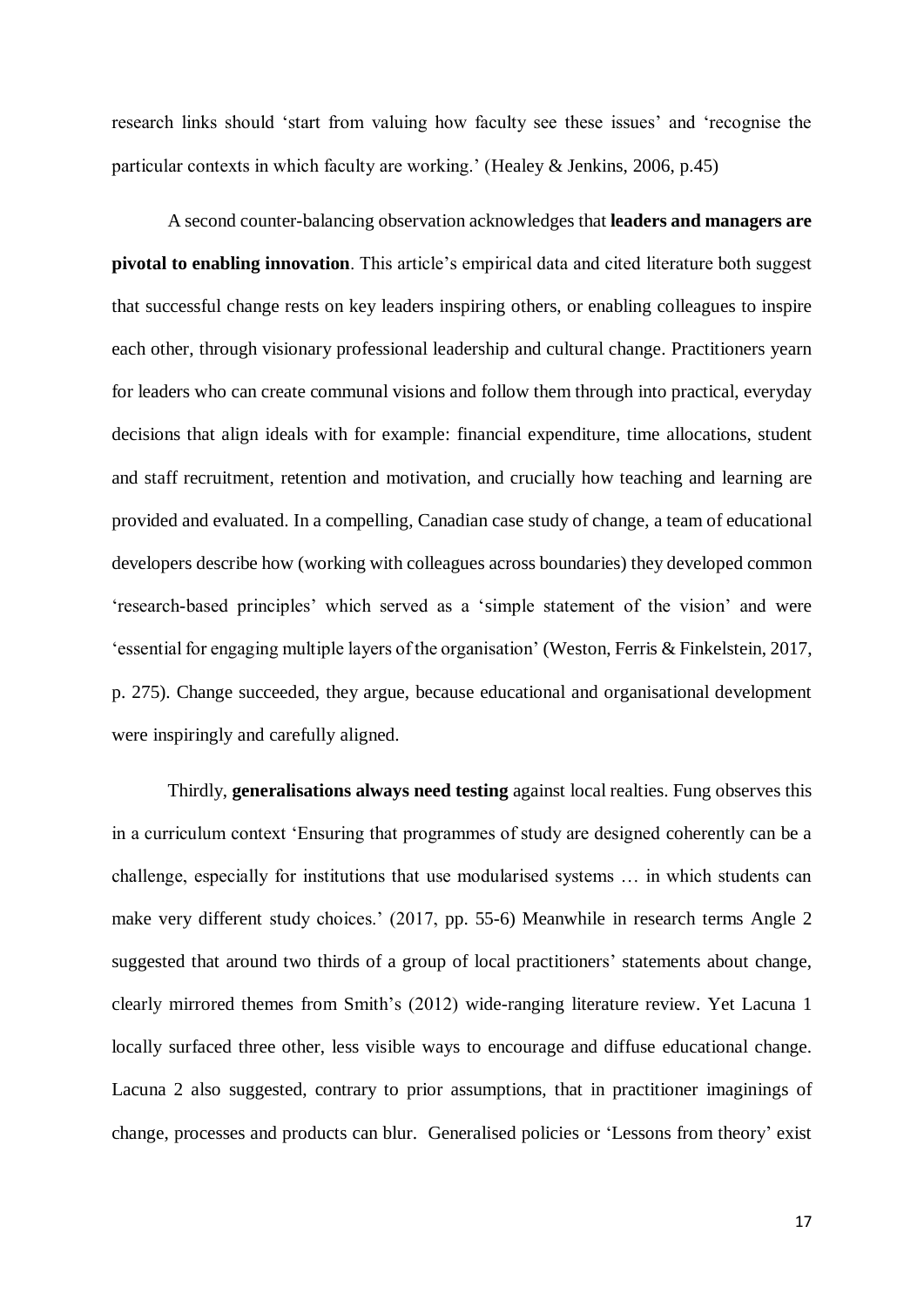to be tested, rather than accepted (Stenhouse, 1978); a principle that seems especially pertinent for universities, as institutions claiming to be led by research.

A final observation is that mutually enriching relationships between university research, teaching and learning may remain elusive, until university **leaderships publicly value and exemplify through their practice** the innovations necessary to make such relationships work. Some of the literature's disappointed grumblings about slow progress towards stronger 'research-teaching' links reflect systemic disparities between how research and education are valued and resourced: not just by national governments or policies, but by individual universities. The safest remedies are perhaps in local, or networked hands: 'a model which views teaching, learning, research and scholarship as social processes within inclusive scholarly communities' may be particularly powerful.' (Brew, 2006b, p. 36)

Higher educators, as our reviewer of literature on innovation diffusion concluded, therefore need 'to problematize the reality of innovation diffusion through more systematic research into how innovative ideas and practices spread' (Smith, 2012, p. 179). The lessons, lacunae, recommendations and observations from this article, it is hoped, may play a small part in meeting that need.

#### **Disclosures**

No potential conflict of interest exists

#### **References**

- Brew, A. (2006a). Developing the relationship between research and teaching. *New Directions for Teaching and Learning, 107*, 13-22.
- Brew, A. (2006b). *Research and teaching: Beyond the divide.* Basingstoke: Palgrave Macmillan
- Brew, A., & Mantai, L. (2017). Academics' perceptions of the challenges and barriers to implementing research-based experiences for undergraduates. *Teaching in Higher Education, 22*, 551-568.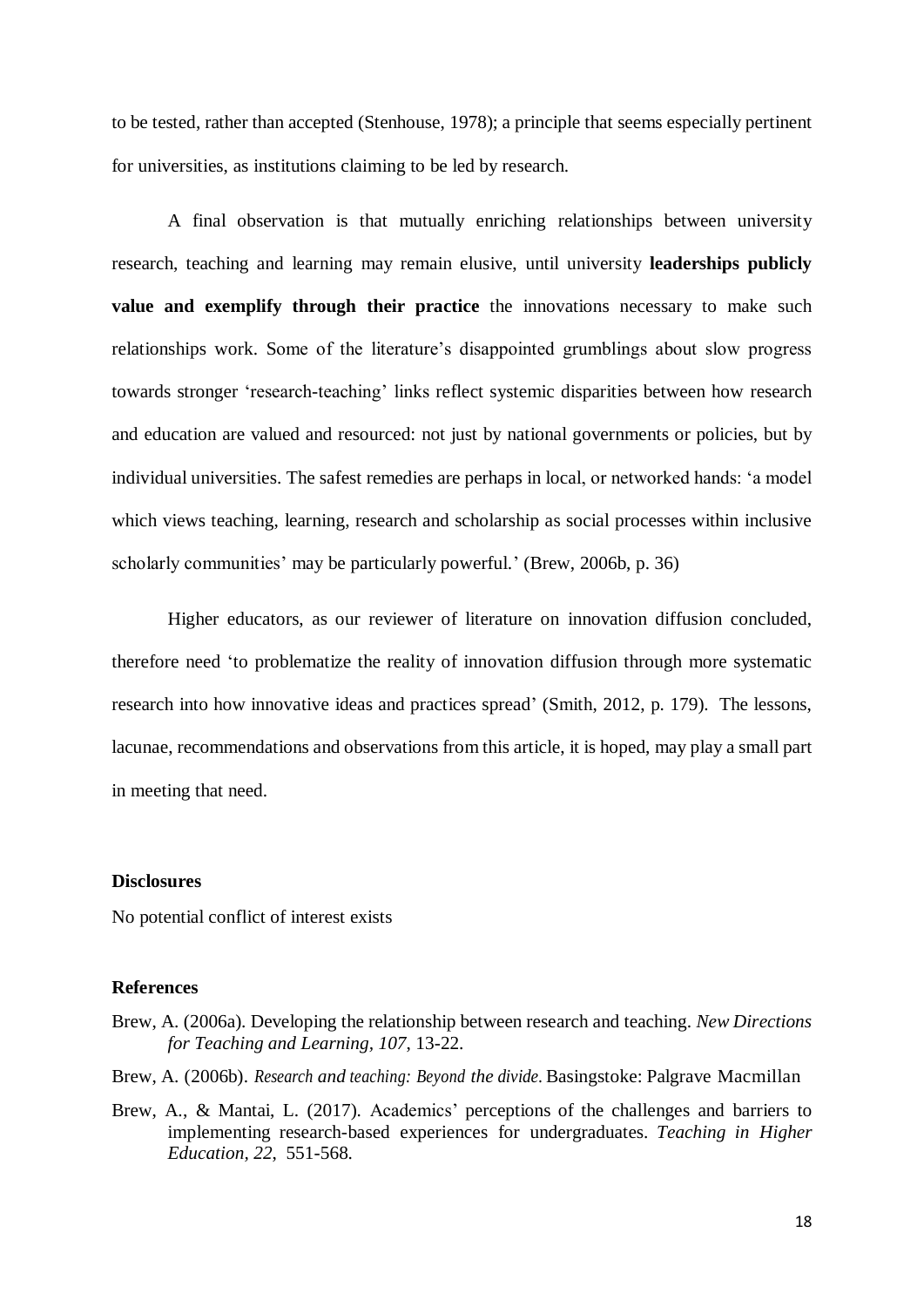- Brooks, J., & King, N. (2012). Qualitative psychology in the real world: The utility of template analysis. Retrieved from [University of Huddersfield Repository](http://eprints.hud.ac.uk/13656/)
- Dickerson, C., Jarvis, J., & Stockwell, L. (2016). Staff-student collaboration: Student learning from working together to enhance educational practice in higher education. *Teaching in Higher Education, 21*, 249-265.
- Elken, M., & Wollscheid, S. (2016). *The relationship between research and education: typologies and indicators. A literature review* Oslo: Nordic Institute for Studies in Innovation, Research and Education.
- Fung, D. (2017). *A connected curriculum for higher education*. London: UCL Press.
- Fung, D., Besters-Dilger, J., & van der Vaart, R. (2017). *Excellent education in research-rich universities.* Leuven: LERU (League of European Research Universities).
- Gannaway, D. Hinton, T., Berry, B., & Moore, K. (2013). Cultivating change: Disseminating innovation in higher education teaching and learning. *Innovations in Education and Teaching International, 50*, 410-421.
- Gibbs, G. (2014). It is difficult to demonstrate that students benefit from their teachers also being researchers. *53 Powerful Ideas All Teachers should know about* (16) August 2014 London: SEDA Staff and Educational Development Association. Retrieved from <https://www.seda.ac.uk/53-powerful-ideas>
- Harkavy, I., & Puckett, J. (2014). Dewey, John. In D. Coghlan & M. Brydon-Miller (Eds.), *The SAGE Encyclopedia of Action Research* (pp. 252-6). Thousand Oaks: California
- Healey, M., & Jenkins, A. (2006). Strengthening the teaching-research linkage in undergraduate courses and programs. *New Directions for Teaching and Learning, 107*, 43-53.
- Healey, M., & Jenkins, A. (2009). *Developing undergraduate research and inquiry.* York: Higher Education Academy. Retrieved from <https://www.heacademy.ac.uk/node/3146>
- Malcolm, M. (2014). A critical evaluation of recent progress in understanding the role of the research-teaching link in higher education. *Higher Education, 67*, 289-301.
- Pan, W., Cotton, D., & Murray, P. (2014). Linking research and teaching: context, conflict and complementarity. *Innovations in Education and Teaching International, 51*, 3-14.
- Preissle, J. (2008). Analytic induction. In L. Given (Ed.), *The SAGE Encyclopaedia of Qualitative Research Methods* (pp. 15-16). Los Angeles: SAGE
- Smith, K. (2012). Lessons learnt from literature on the diffusion of innovative learning and teaching practices in higher education. *Innovations in Education and Teaching International, 49*, 173-182.
- Spronken-Smith R., Walker,R., Batchelor,J., O'Steen, B., & Angelo, T. (2011). Enablers and constraints to the use of inquiry-based learning in undergraduate education. *Teaching in Higher Education, 16*, 15-28.
- Stark, J. (2014). The potential of Deweyan-inspired action research. *Education and Culture, 30*, 87-101.
- Stenhouse, L. (1978). Applying research to education. Norwich: Centre for Applied Research in Education UEA. Retrieved from [https://www.uea.ac.uk/documents/4059364/4994243/Stenhouse-1978-](https://www.uea.ac.uk/documents/4059364/4994243/Stenhouse-1978-Applying+Research+to+education.pdf/24ec7b40-ac56-46d2-8f8f-2bb7b4c53ac4) [Applying+Research+to+education.pdf/24ec7b40-ac56-46d2-8f8f-2bb7b4c53ac4](https://www.uea.ac.uk/documents/4059364/4994243/Stenhouse-1978-Applying+Research+to+education.pdf/24ec7b40-ac56-46d2-8f8f-2bb7b4c53ac4)